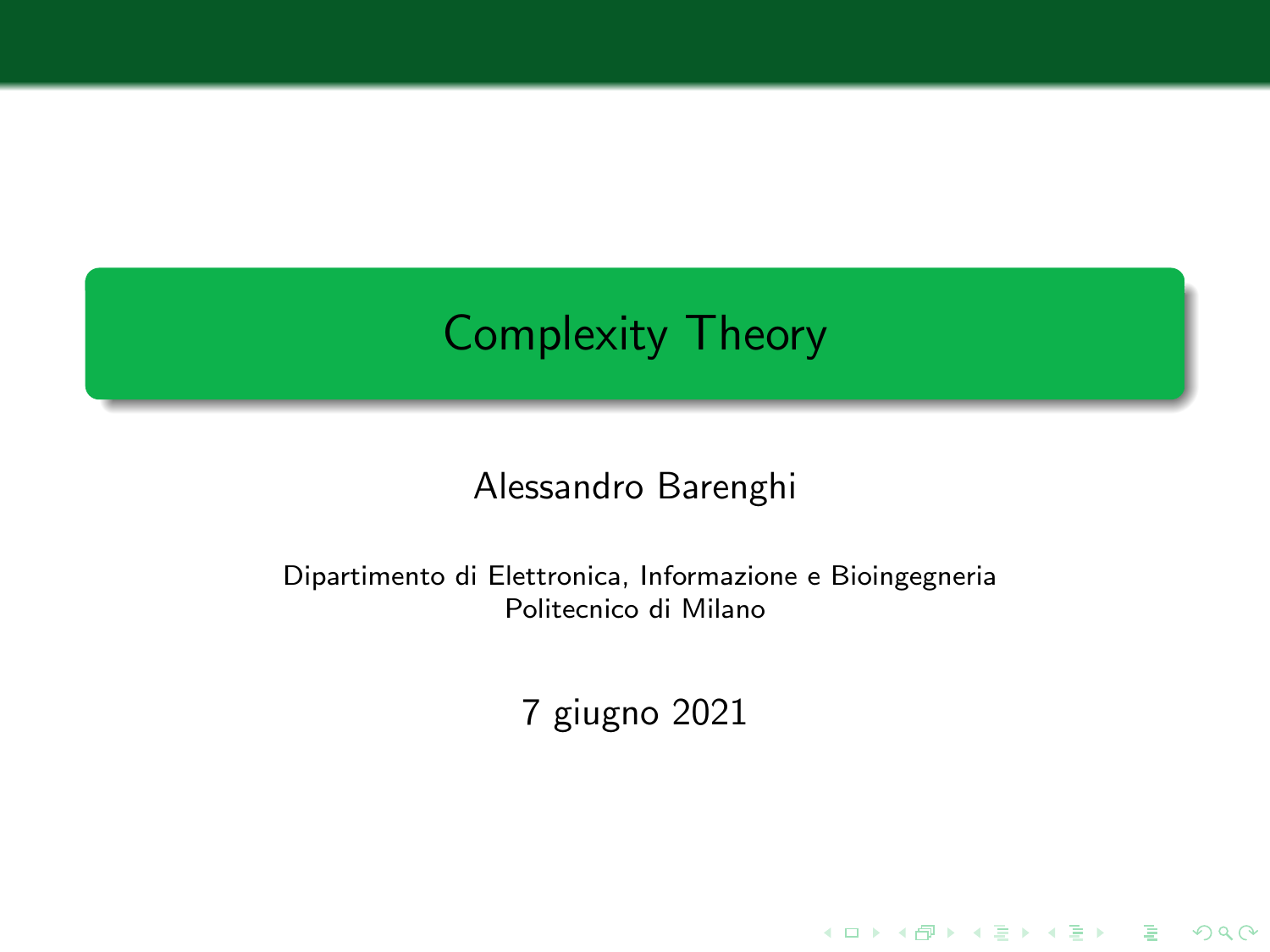# Complexity theory: purpose and subjects

- Complexity theory is used to classify problems according to how expensive in time/space is solving them
- We will deal with problems which are:
	- $\bullet$  With both domain and range over the naturals  $\mathbb N$
	- Corresponding to the computation of a *total computable* function: each problem has a finitely described algorithm solving it in finite time for any input
- A bit of problem taxonomy:
	- Search problem: given an input  $x \in \mathbb{N}$  to a problem corresponding to the computation of  $f(x)$ , find  $y = f(x), y \in \mathbb{N}$ . Example: compute the square root of x.
	- Decision problem: given an input  $x \in \mathbb{N}$  decide if x abides to some property  $f(x): \mathbb{N} \to {\{\top, \bot\}}$ . Ex. Is x a perfect square?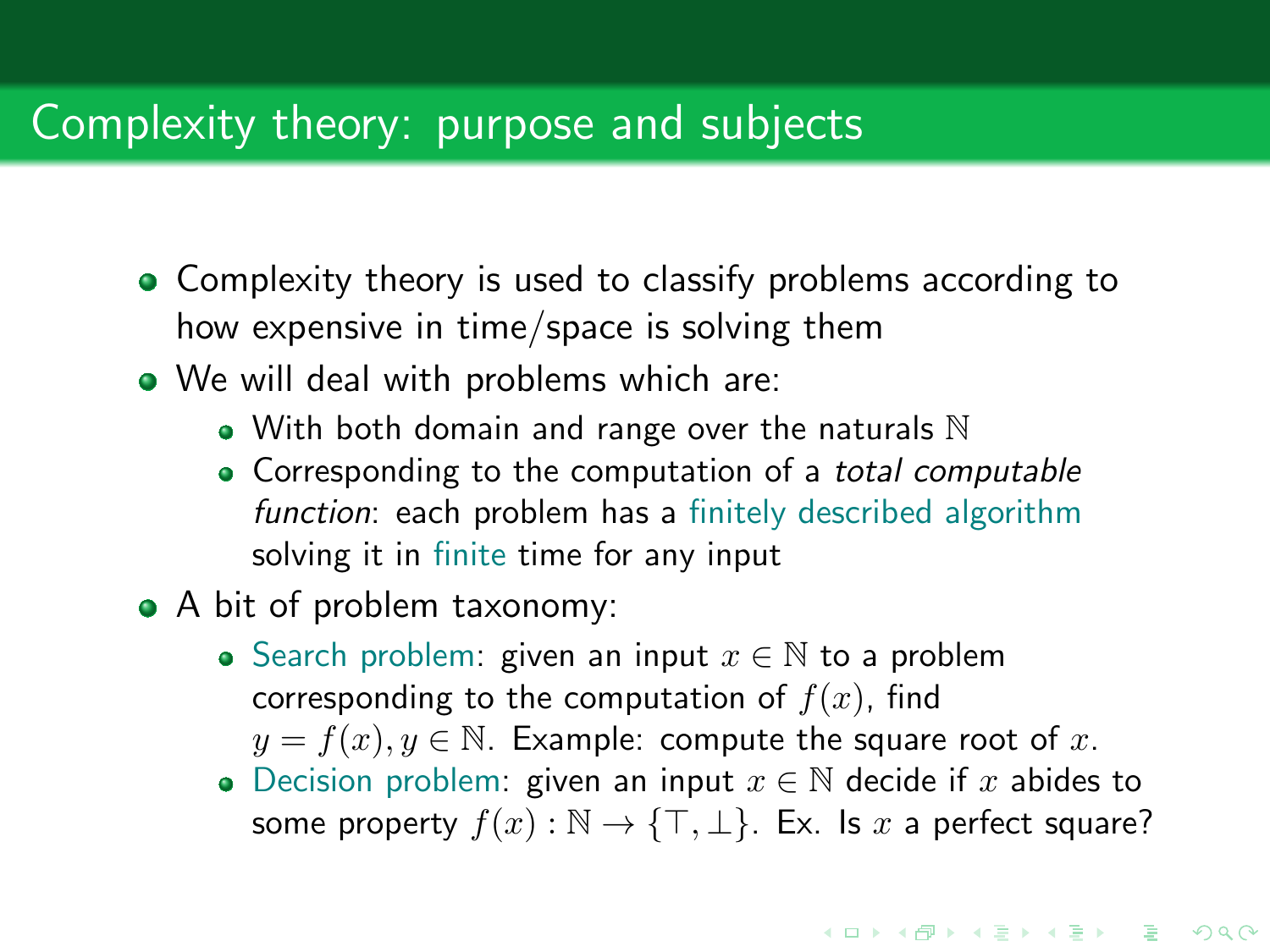# Complexity classes

- Complexity of computing the solution to a problem as a function of the input length n in base  $b > 1$
- Define the class (=set of problems)  $DTIME(f(n))$  as the ones for which a deterministic TM takes  $f(n)$  moves to compute the solution
- NTIME( $f(n)$ ) class: a nondeterministic TM takes  $f(n)$ moves to compute the solution
- In general, relations between DTIME and NTIME are not well understood

• Exception: DTIME $(O(n))$  ⊂ NTIME $(O(n))$ 

• Analog classes exist for space complexity  $\mathrm{DSPACE}(f(n))$ ,  $NSPACE(f(n))$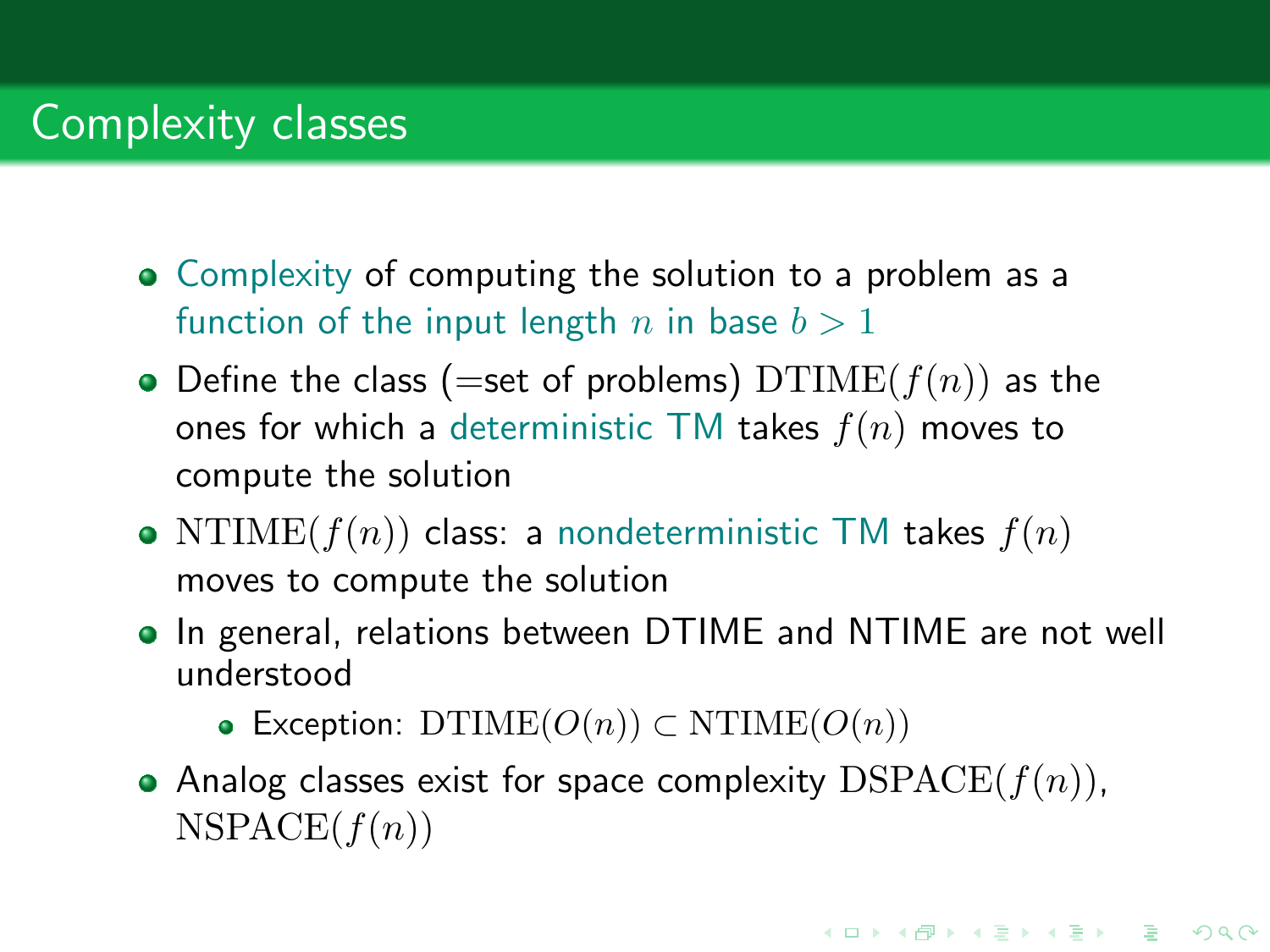# Complexity classes

- Given  $f(n)$ , can always build a problem not in  $DTIME(f(n))$ .
- $\forall k \geq 1$  there is a problem  $\in \mathrm{DTIME}(n^k)$  and  $\notin$  DTIME( $n^{k-1}$ )
- Some notable time complexity classes are:
	- $\mathrm{P}=\bigcup_{i\geq 1}\mathrm{DTIME}(n^i), i\in\mathbb{N}$ : "practically treatable" for any  $n$
	- $NP = \overline{\bigcup}_{i \geq 1} NTIME(n^i), i \in \mathbb{N}$
	- $\text{EXP} = \bigcup_{i \geq 1} \text{DTIME}(2^{n^i}), i \in \mathbb{N}$
	- $\text{PSPACE} = \bigcup_{i \geq 1} \text{DSPACE}(n^i), i \in \mathbb{N}$ : NOT practically tractable in general,  $NP \subseteq PSPACE$
- $\bullet$  P  $\subseteq$  NP  $\subseteq$  PSPACE  $\subseteq$  EXP, but P  $\subseteq$  EXP
- Open questions:  $P \stackrel{?}{=} NP$ ,  $P \stackrel{?}{=} PSPACE$ . Likely answer: No.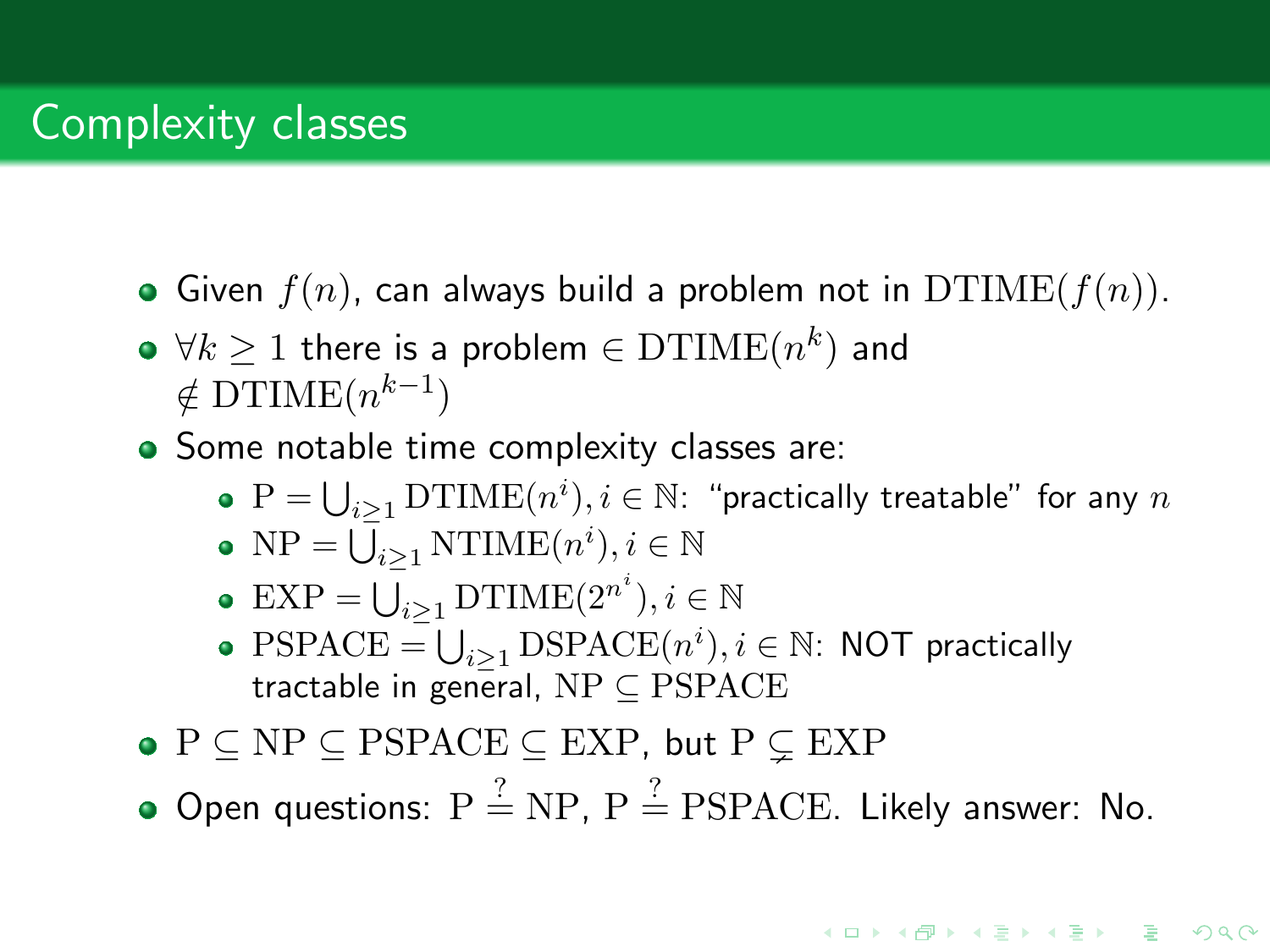# NP - An alternate definition

• It is possible to define a problem to be in NP in two ways

- **1** There is a nondeterministic TM which computes the solution to it in polynomial time
- <sup>2</sup> There is a deterministic TM which verifies that a solution for the problem is an actual solution in polynomial time
	- For decision problems: there is a deterministic TM which. given an element which makes the ND-TM accept, tests that is actually one of the elements which should make the ND-TM accept

Example: Exiting a binary branching labyrinth without a map:

- <sup>1</sup> A nondeterministic TM will find the poly-length exiting path, if any, taking all the branches in parallel
- 2 A deterministic TM, given the path, will verify that it actually exits from the labyrinth through walking through it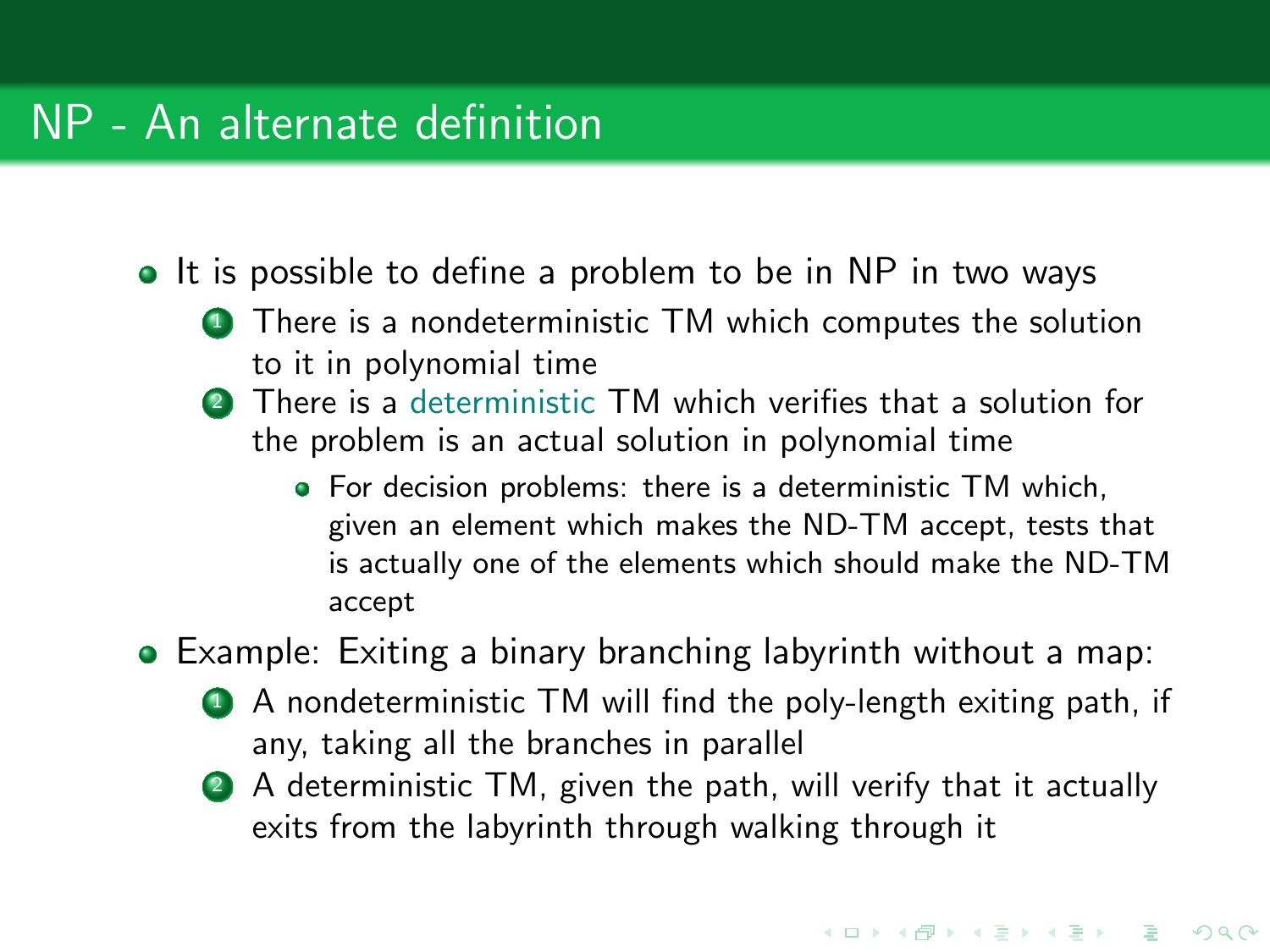#### NP and complement classes

- P and NP defined on decision problems, for simplicity.
- $\bullet$  A decision problem on the naturals  $=$  test if a natural belongs to some defined set  $=$  test if a string belongs to a language
- What about testing if the integer does not belong to a set?
	- If recognizing if it belongs to the set  $\in$  P the problem is still  $E \in P$ : swap accepting/rejecting states in the recognizing TM.
	- If recognizing if it belongs to the set  $\in$  NP, the problem is  $\epsilon \in \text{coNP}$ : the class of problems for which (deciding if an elements belongs to) the complement of a given set is in nondet-poly time.
	- The "swap accepting/rejecting" does not work anymore: a TM terminates on a single accepting state, or when all paths reject
		- If I swap states, I'll only check one of the old rejecting paths
	- $N = \text{coNP}$ ? Open question; Highly likely answer: no.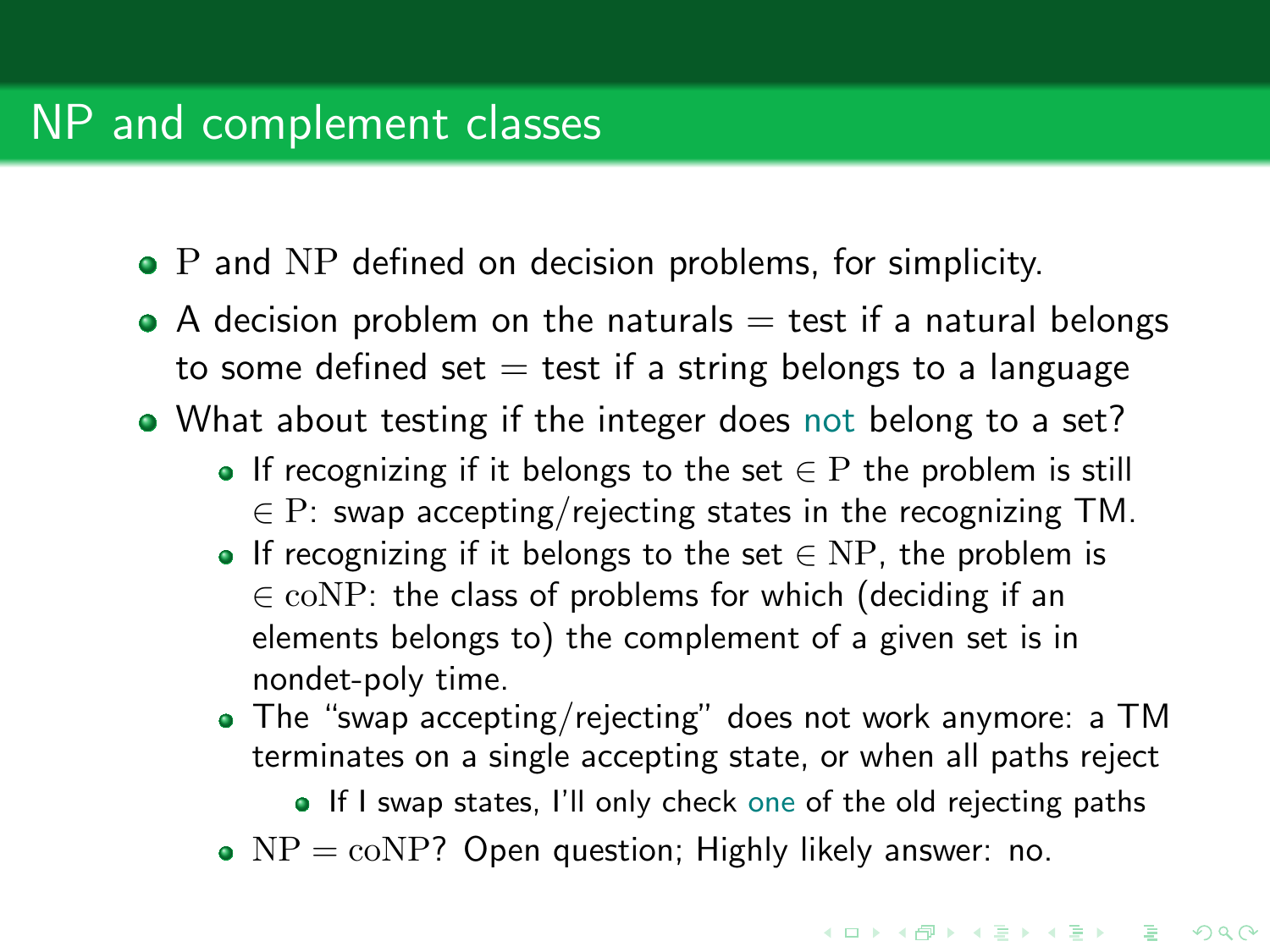# Computational reductions

- A need tool to compare the complexity of two problems: computational (aka Turing) reduction
- $\bullet$  Given two problems A and B, A reduces to B if given an oracle for  $B \perp$  can solve  $A$ . Thus
	- $\bullet$  A cannot be harder to solve than B
	- $\bullet$  B can be harder to solve than A
	- Therefore,  $A \leq^{T} B$  (where T reminds it's a Turing reduction)
- If  $A \leq^T B$  and I make only a poly number of calls to the oracle for  $B$  when solving A, plus extra poly-time computations
	- $\bullet$  A reduces polynomially (or, Cook-reduces) to  $B$
	- $A \leq^T_p B$ , since solving  $B$  also solves  $A$  with extra poly effort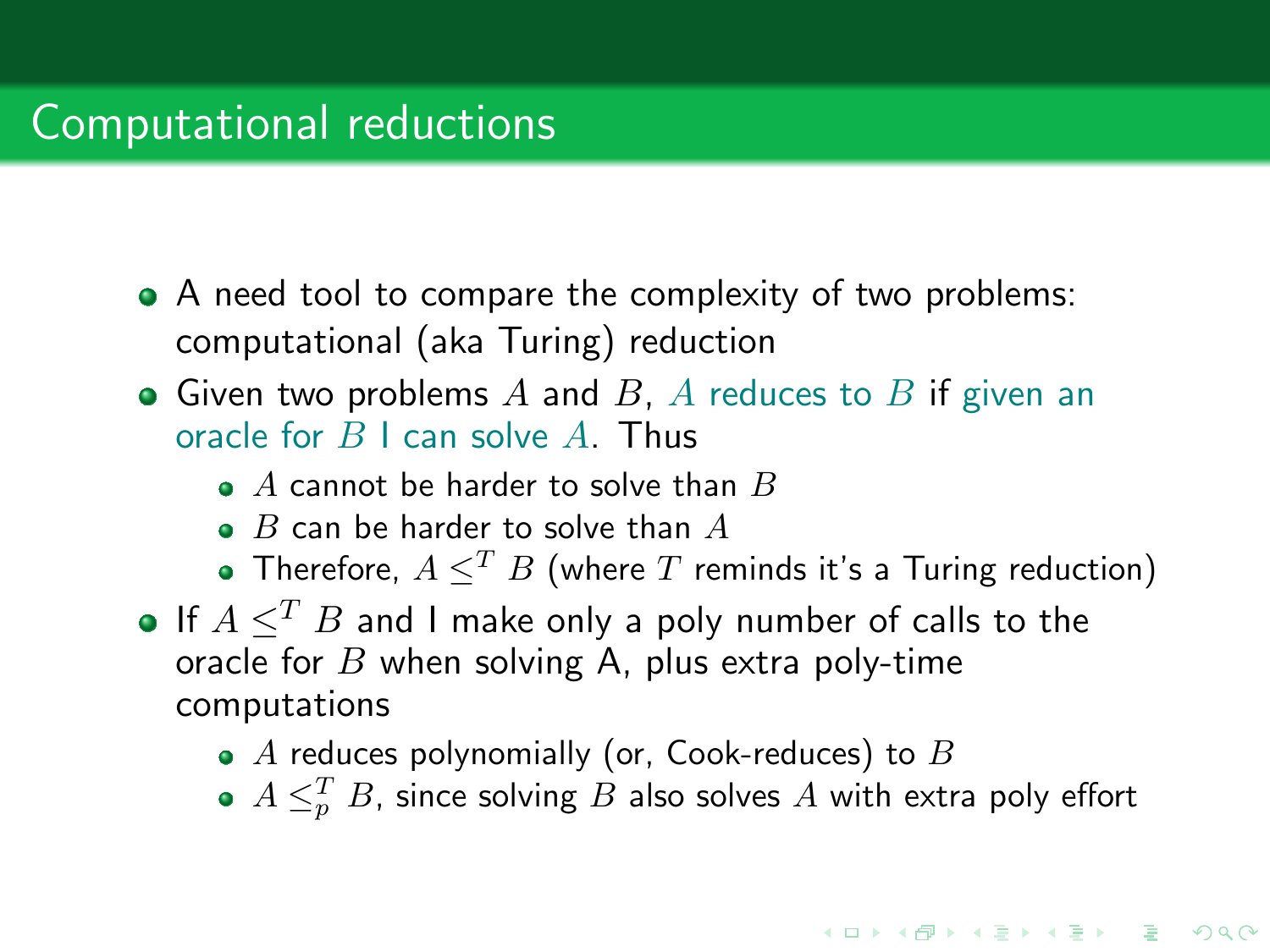# CLASS-hardness and CLASS-completeness

- Given a complexity class  $\text{CLASS}$  and a generic problem  $B$ ,  $B$ is CLASS-hard iff:
	- $\forall A \in \text{CLASS}, A \leq^T_p B$
- In other words, solving a CLASS-hard problem solves with extra poly effort all the problems in CLASS.
- Given a complexity class  $\text{CLASS}$  and a problem  $B$ ,  $B$  is CLASS-complete iff:
	- $B \in CLASS$  and B is CLASS-hard
- CLASS-complete problems are the "computationally hardest" within a class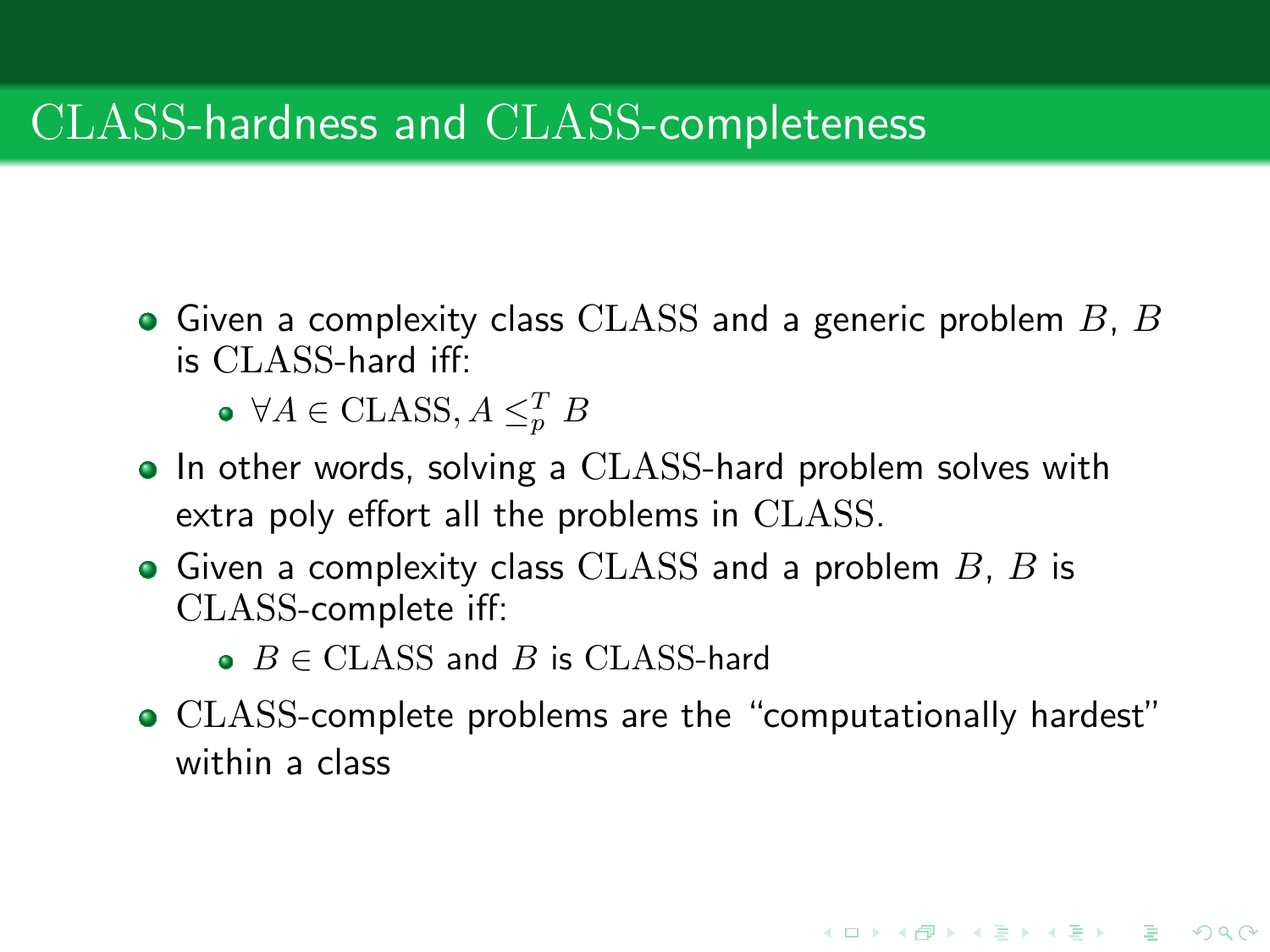# A taxonomy in NP – Assuming  $P \neq NP$

- NP-Hard problem: any problem such that I can poly reduce to it any problem in NP. Note, there may be non-decision problems in this set.
- NP-Complete class: problems such that all the problems in NP can be poly reduced to any of them. Conventially formulated as decision problems only
	- 3-SAT,Graph coloring, Subgraph isomorphism, decoding random linear codes, syndrome decoding
- NP-intermediate: essentially the complement of NPC to NP\P. Some problems here have sub-exponential solutions
	- Factoring  $\in \mathrm{DTIME}(\mathcal{O}(e^{(c+o(1))n^{\frac{1}{3}}\log(n)^{\frac{2}{3}}})),$  Discrete Logarithms
	- Graph isomorphism (proven in 2015, disproved in '17, reproven in '17 later on, should be  $\mathcal{O}(2^{(\log(n)^3)})$ , this time, for real)

KID KA KERKER KING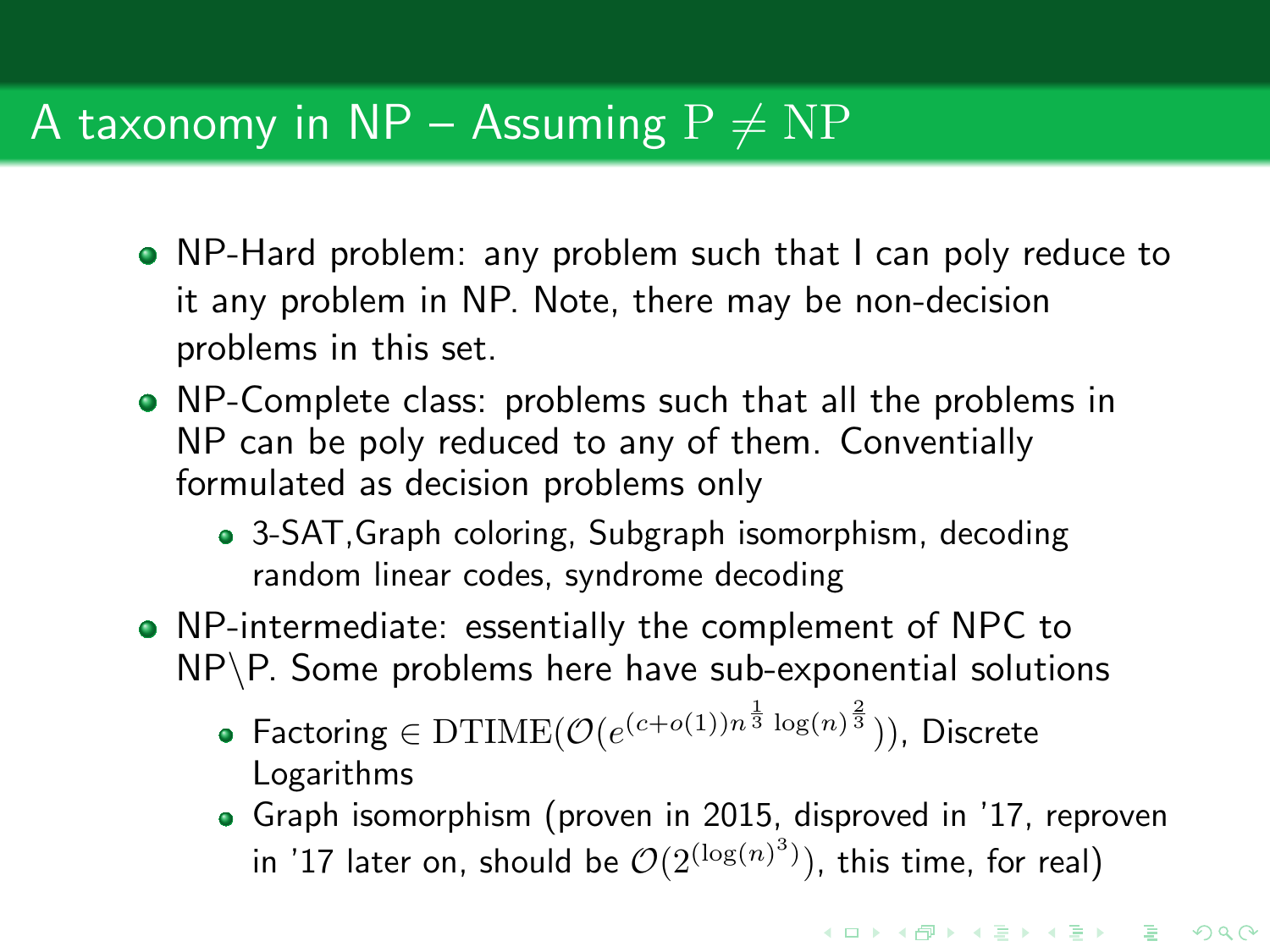# Quantum Computing Model

- A transition of a classical TM computes a constant time operation on a finite set of symbols from a finite alphabet
- An abstract quantum computing machine is a machine applying unitary transformations (gates) assumed to be constant time to a finite set of qubits
- Complexity evaluated as a function of the (classical) input length  $n$ :
	- Time: evaluated as either the number of sequential gates (depth) or the total number of gates ( $\mathcal{O}$ (depth $\times$ qubits))
	- Space: evaluated as number of involved qubits
- A measurement of the result may not yield the same classical value if the computation is repeated  $\rightarrow$  probabilistic computation model

**KORKAR KERKER E VOOR**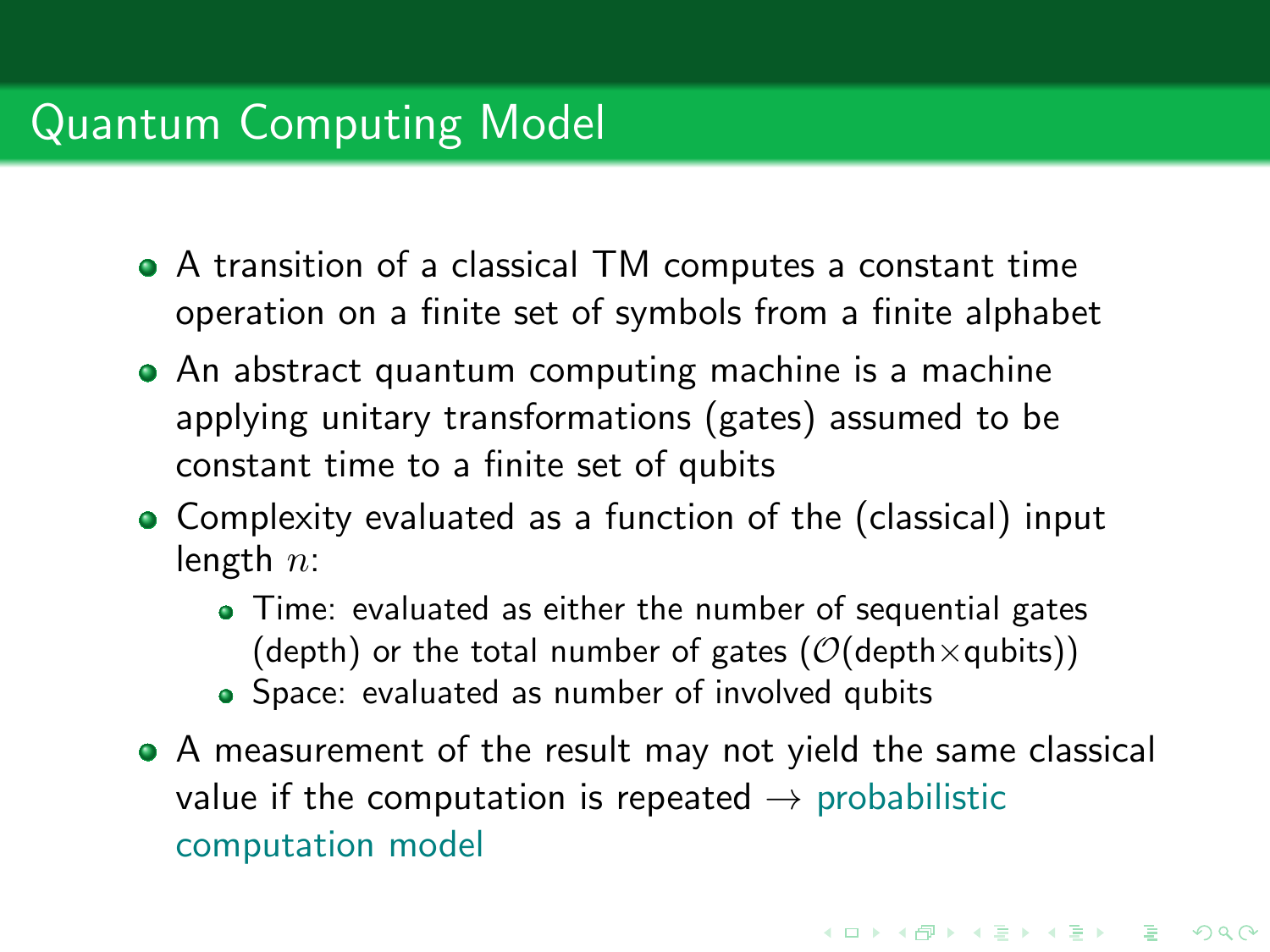# A primer on probabilistic computation

- What is a randomized algorithm? We may randomize:
	- $\bullet$  running time: Algorithm  $A$  runs in probabilistic poly time, i.e., with a certain probability it terminates in poly time
	- correctness: regardless of the running time, the algorithm returns the correct answer with probability  $p$
- We can solve problems, in expectation, if:
	- The running time is either deterministically or probabilistically polynomial, with  $Pr(\text{poly time}) \gg \frac{1}{2}$ ink
	- The algorithm provides a corrects solution with a satisfactory probability, that is, either :
		- $p \approx 1$
		- $\bullet$  p is large enough to allow us to query the algo poly times and do majority voting.  $p=\frac{1}{2}+\frac{1}{2^n}$  would need exp. no. calls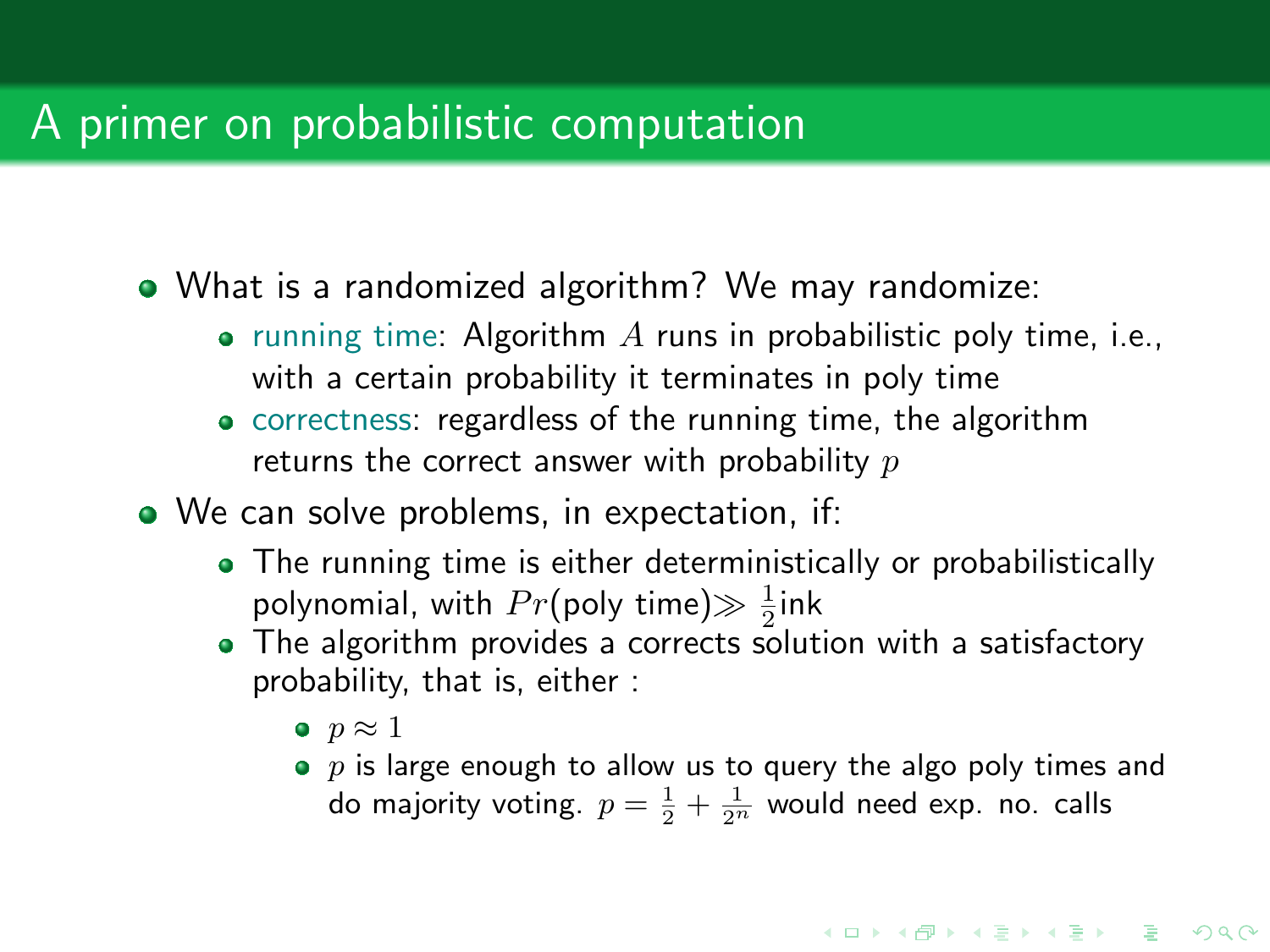#### Probabilistic computation classes (for TMs)

• PP class: the problem is solved in  $DTIME(poly(n))$  by an algorithm outputting the correct answer with  $\mathrm{Pr}>\frac{1}{2}$ 2

Not necessarily tractable:  $\frac{1}{2} + \frac{1}{2^n} > \frac{1}{2}$ 

 $\bullet$  BPP class: the problem is solved in  $DTIME(poly(n))$  by an algorithm outputting the correct answer with  $\Pr > \frac{1}{2} + k$ 

Tractable, for reasonable values of constant  $k$ , Typ.  $\Pr = \frac{2}{3}$ 

- RP class: the problem is solved in  $DTIME(poly(n))$  by an algorithm outputting accept with  $\Pr > \frac{1}{2} + k$ ,if the solution is accept, but never accepting when it has to reject
- ZPP class: the problem is solved in  $DTIME(poly(n))$  by an algorithm which: gives a correct answer with  $\mathrm{Pr}=\frac{1}{2}$ , or answers "I don't know" with  $Pr = \frac{1}{2}$ .
	- Equivalent to an algo running on expected poly time, always giving correct answers (not straightforward)

**KORK EXTER IT AGA**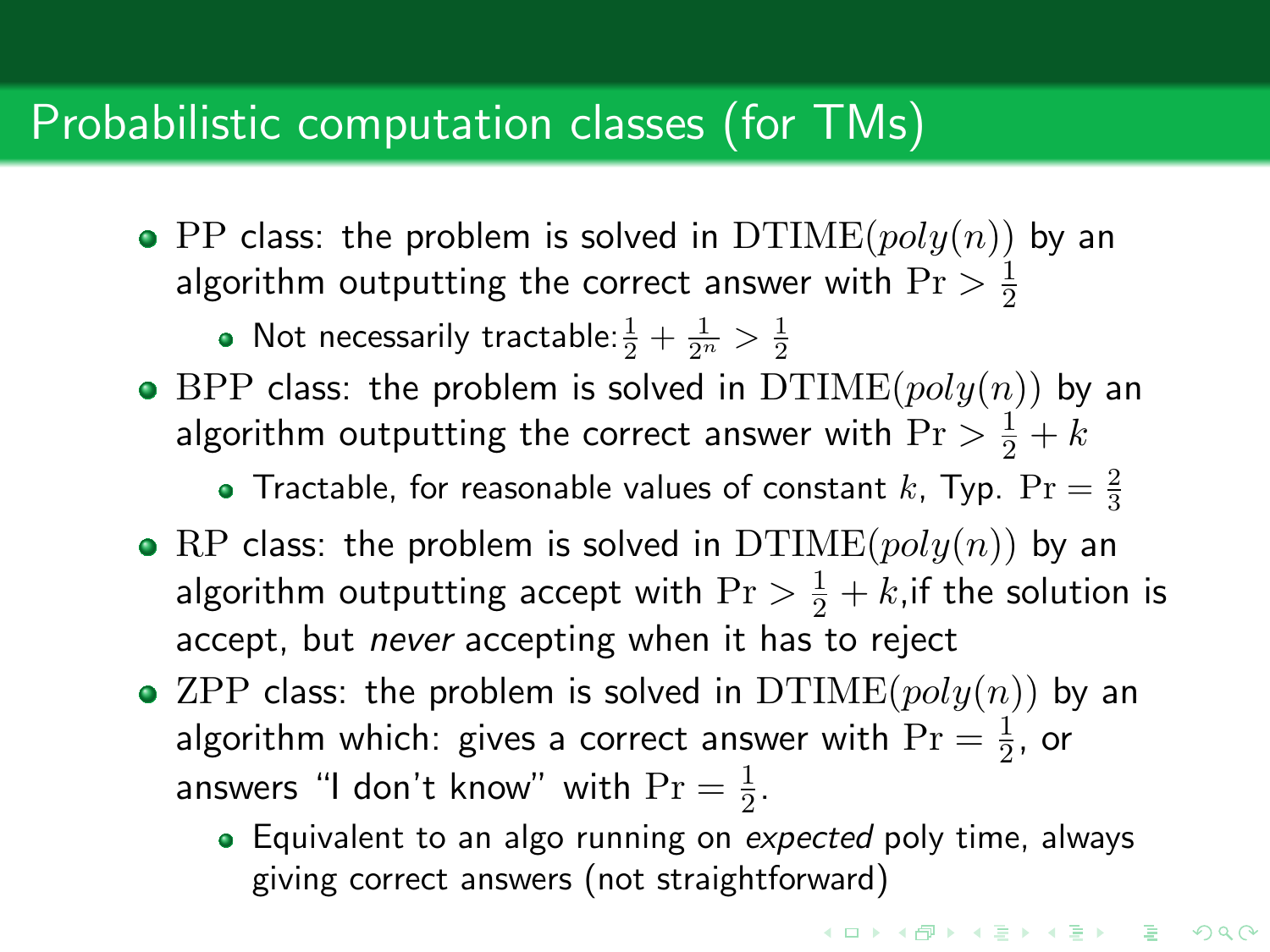# Probabilistic computation classes (for TMs)



K ロ X (日) X (日) X (日) X (日) X (日) X (日) X (日) X (日) X (日) X (日) X (日) X (日)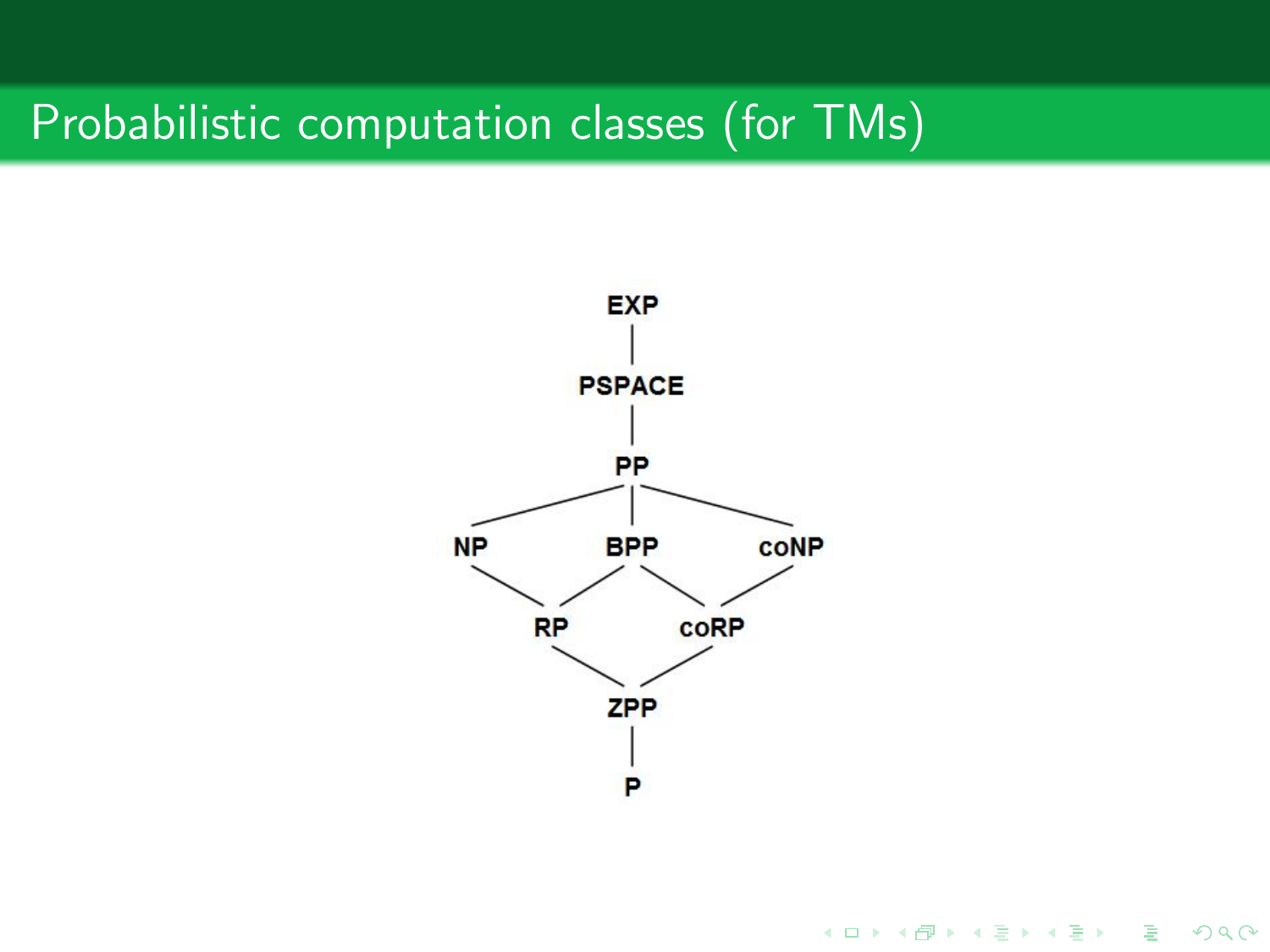# Probabilistic computation classes (for quantum computers)

- Finally, we can define what is tractable by a QC
	- We consider the former abstract quantum machine model and define complexity as a function of the classical input length  $n$
- BQP class: the problem is solved in  $DTIME(poly(n))$  by a quantum machine which leaves a final state on which a measure yields the classical correct answer with  $\Pr > \frac{1}{2} + k$
- Functionally analogous to BPP, but on a quantum computer
- We know BPP ⊆ BQP: a QC emulates a classical probabilistic TM on poly-time algs, with poly-time overhead
- No sense in defining QP: cannot have a deterministic QC!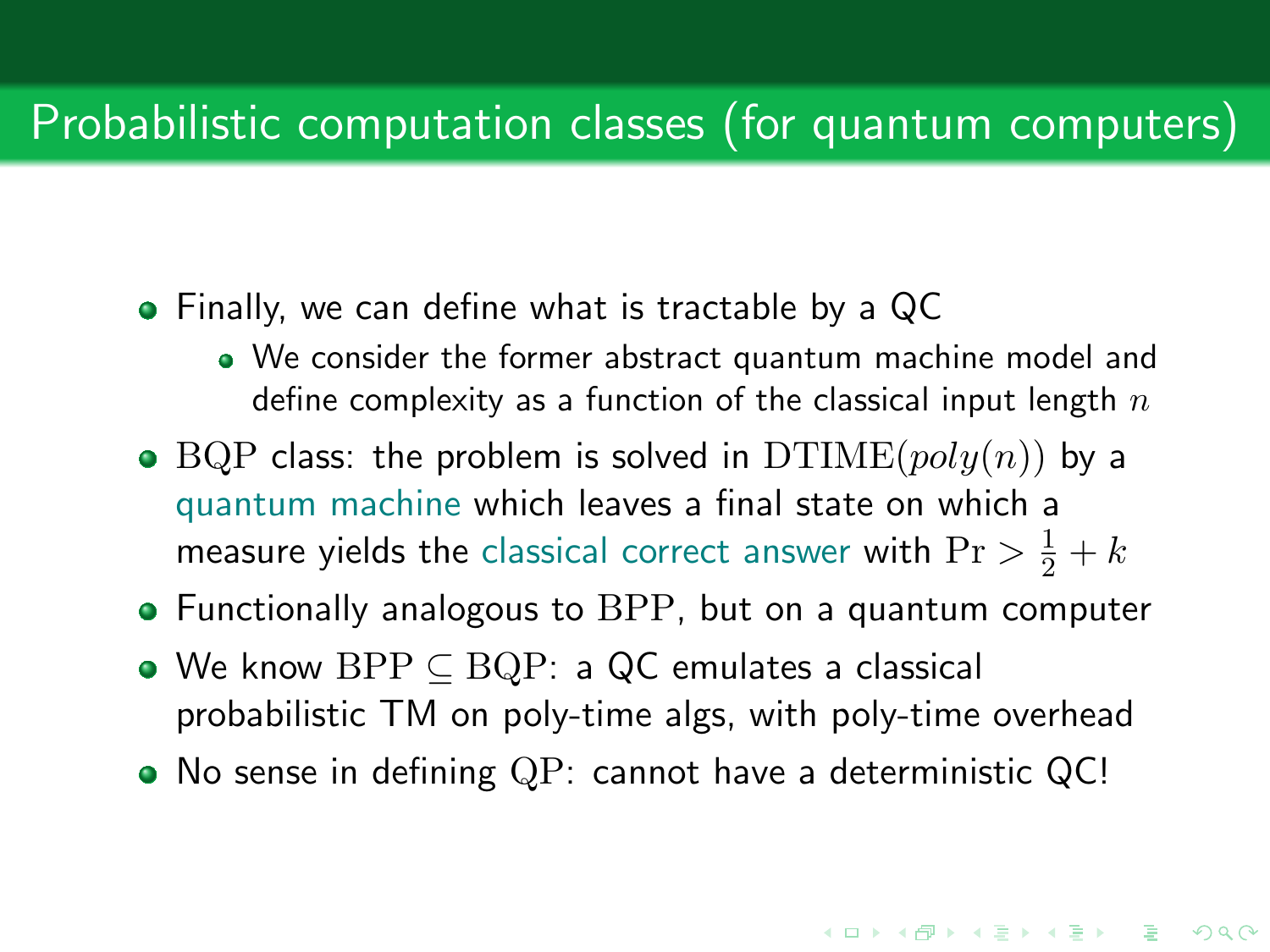# Relations between BQP and the other classes



K ロ ▶ K @ ▶ K 할 ▶ K 할 ▶ | 할 | © 9 Q @